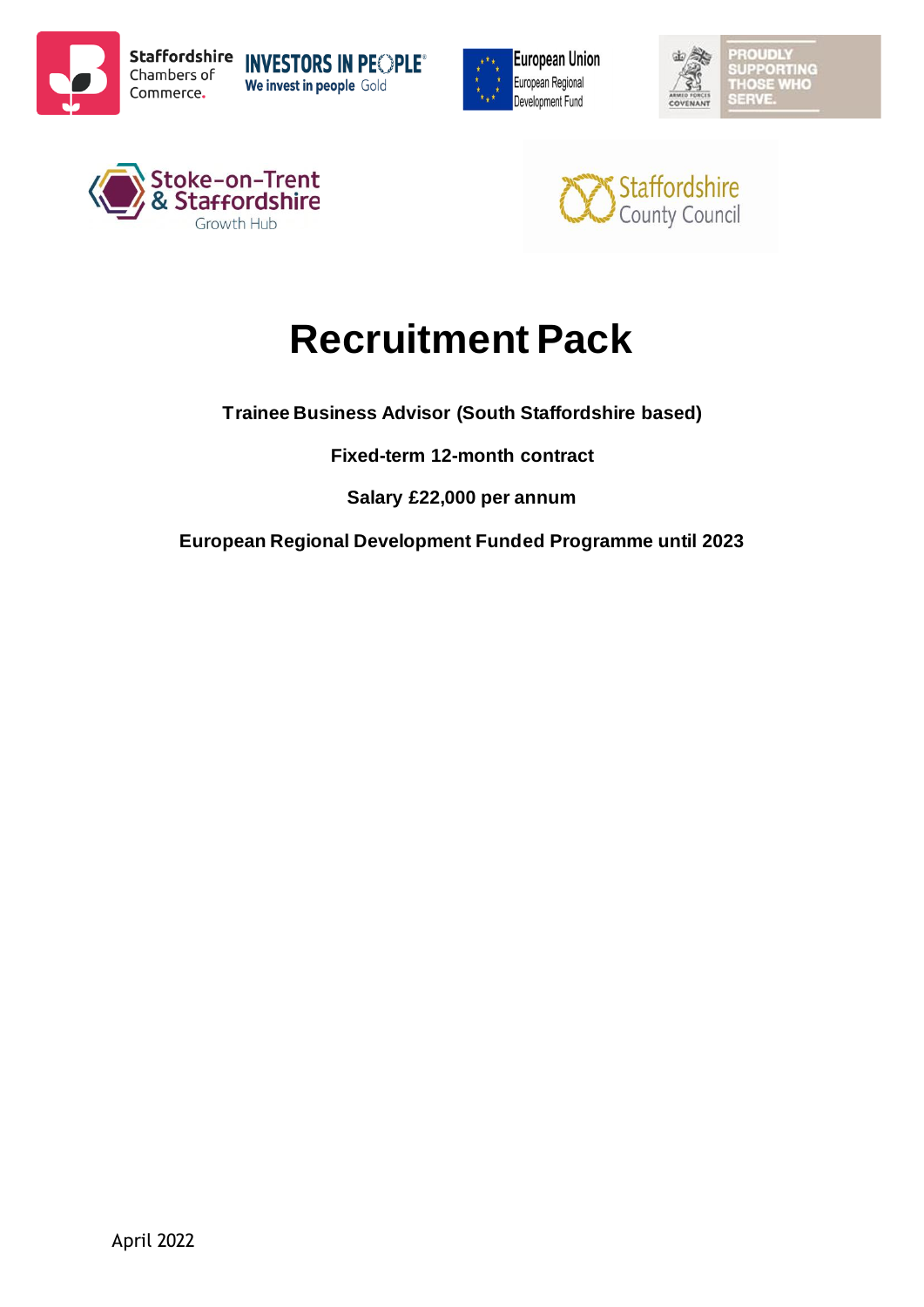









**At Staffordshire Chambers of Commerce, we believe that we can help all the people of Staffordshire to be more prosperous and have more opportunities, by helping businesses to belong to the Chamber and do things better. We take pride in delivering excellent services to our members and expect the highest standards from our employees.** 

# **Trainee Business Advisor**

We have a fantastic opportunity for a Trainee Business Advisor to join our team, Supporting SME's in the South of the County based at our Staffordshire Chambers of Commerce Stafford Office. We offer an attractive training & benefits package, a rewarding role in a great team and good opportunities for personal development. This is a full-time role, working Monday to Friday, a total of 35 hours per week, with the possibility for some of the role to be carried out as agile/home working.

## **This post is part funded with support from the European Regional Development Fund Programme until 2023**

Further information about Staffordshire Chambers of Commerce is available on our web site<https://staffordshirechambers.co.uk/careers>

Closing date: 13th May 2022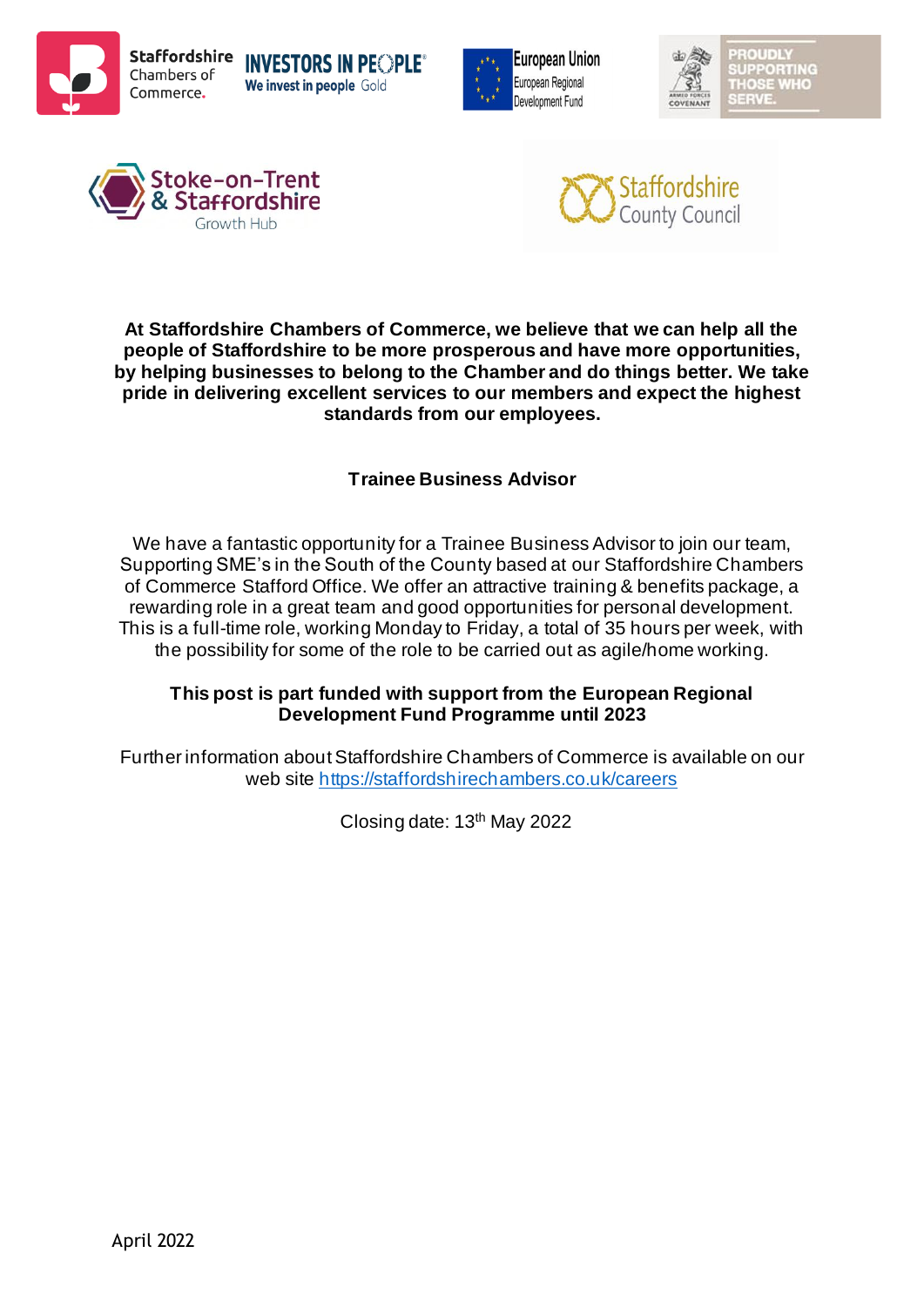









# **About Staffordshire Chambers of Commerce**

Staffordshire Chambers of Commerce has been in existence for over 200 years. It was born out of a desire from businesses to meet and trade and ensure that there was a voice for business and an organisation to represent their needs and deliver services to help them. We continue to deliver this role and have developed a wider relationship as part of the recognition of the contribution that the business community makes to economic and social success.

We provide the following services to support businesses start, grow and succeed.

Business Support – we are, at our heart, a membership organisation and believe that the best business support can come from the services we offer through our experienced staff. We have a range of member only services as well as funded programmes. We have developed specific membership offers to reflect our local economy in response to various sector groups in membership. Enterprise Support – we aim to inspire the entrepreneurs of tomorrow through bringing schools and businesses closer together, helping individuals start up their own business, educating teachers on the businesses in the area and supporting students in HE and FE to have the relevant skills for business and industry. We have established a club specifically for fledgling businesses to help them get established and lead into membership of the Chambers.

Trade – we encourage international trade through our DIT programme and export documentation service as well as supporting local trading through exhibitions, events and lobbying for local procurement opportunities. We have launched a specific international trade membership offer.

Training – we have a comprehensive, business focussed programme of training to encourage the workforce to reach its full potential, and which can be delivered on our premises or in a business through a bespoke service. We are developing our offer through partnerships with the universities and FE colleges in the county.

Events - we organise over 150 events each year of varying scale and size. This supports and informs business, helps strengthen supply chains and informs the business community of funding, finance, legislation, opportunities and risks. Representation – this is a service at the heart of Staffordshire Chambers and is largely to support members. We do take on issues that affect he whole business community and lobby at all levels of policy and decision making.

## **Job Description**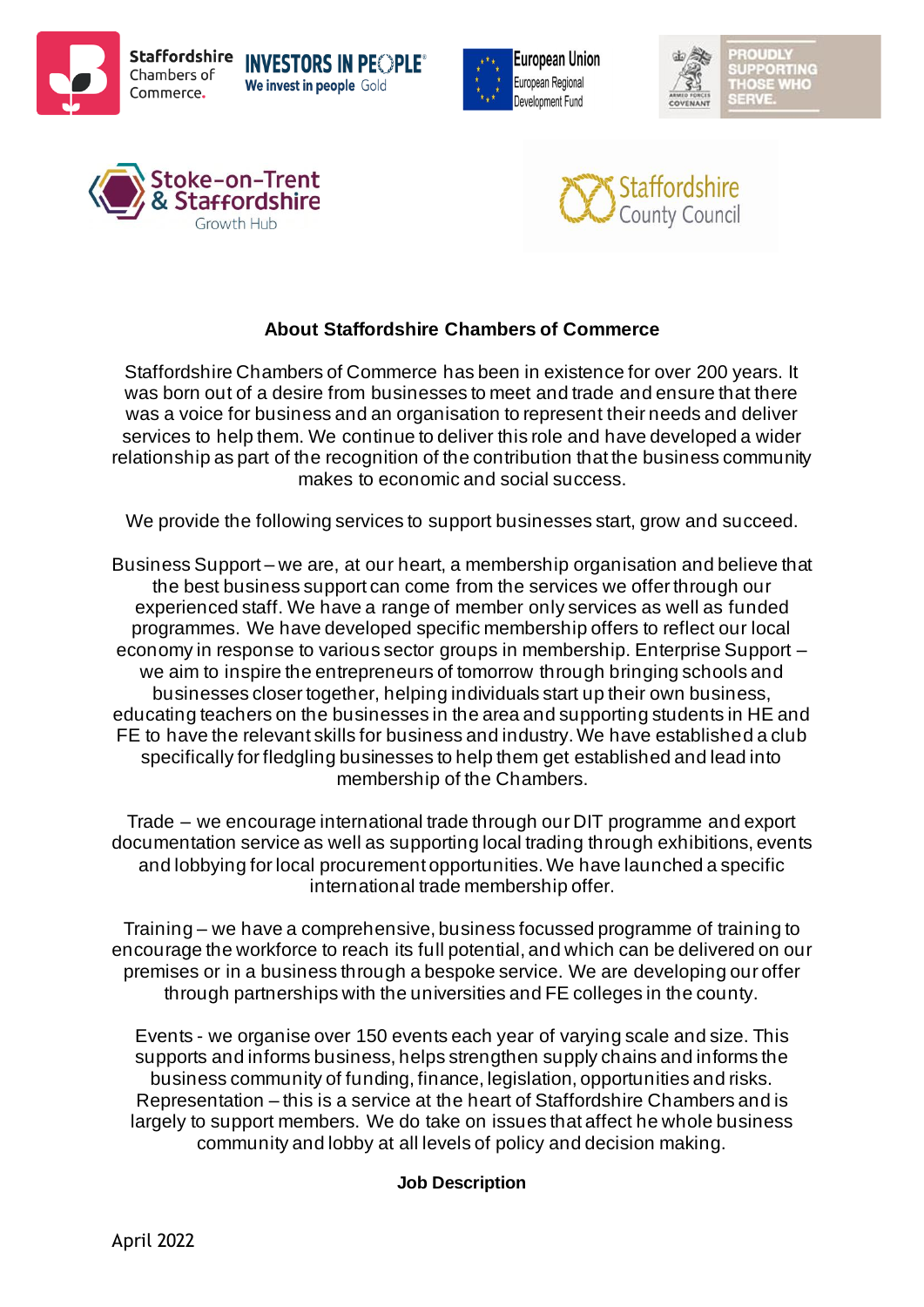









| <b>Job Title:</b>      | Trainee Business Advisor (South Staffordshire)                       |
|------------------------|----------------------------------------------------------------------|
| <b>Accountable To:</b> | Growth Hub Team Manager                                              |
| <b>Location:</b>       | <b>Staffordshire Chambers of Commerce</b>                            |
|                        | (Stafford Chamber Office/Hybrid working)                             |
|                        | Covering Burton-On-Trent, Uttoxeter, Cannock, Lichfield,<br>Tamworth |

#### **Our Vision**

All employees of the Chamber are expected to contribute to our vision:

'Staffordshire Chambers believes that we can help all the people of Staffordshire be more prosperous and have more opportunities, by helping business to belong to the Chamber and do things BETTER'.

#### **Our Values**

Our vision is supported by a set of core values which define the standards and behaviors which are expected of all employees:

We are:

#### • **Bold**

We try new things We are passionate about making a difference We always put our members first

- **Excellent**  We achieve the highest standards We seek to improve continuously We are committed to equality of opportunity
- **Trusted** We communicate well

We are consistent in our approach We put colleagues and customers first

#### • **Team Focused**

We are an outstanding team We are focused on achieving our vision We respect and support each other

- **Ethical** We represent our members professionally We make a positive contribution to the community We act with integrity
- **Responsive** We are open to change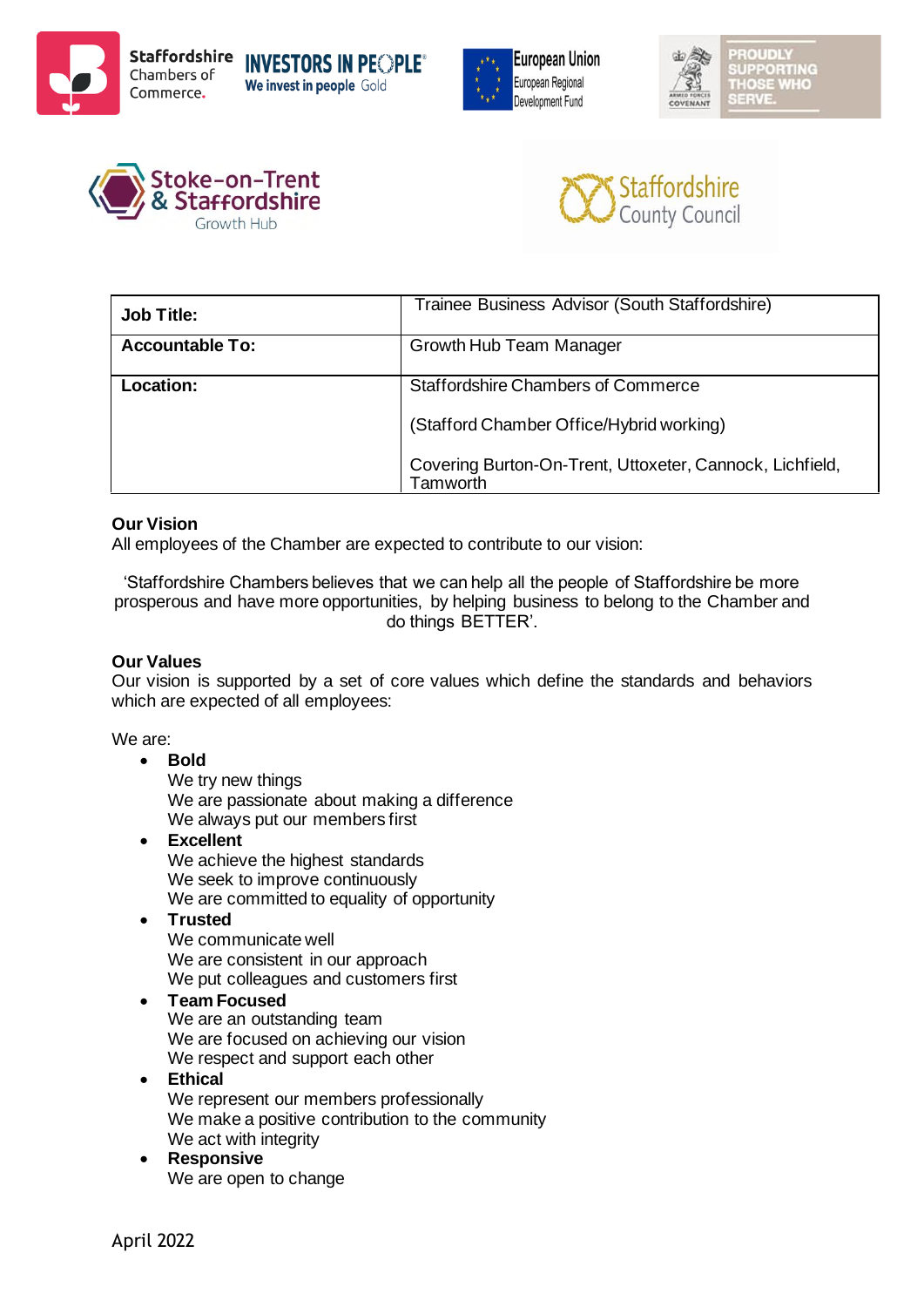









We respond positively to customer feedback We maximise opportunities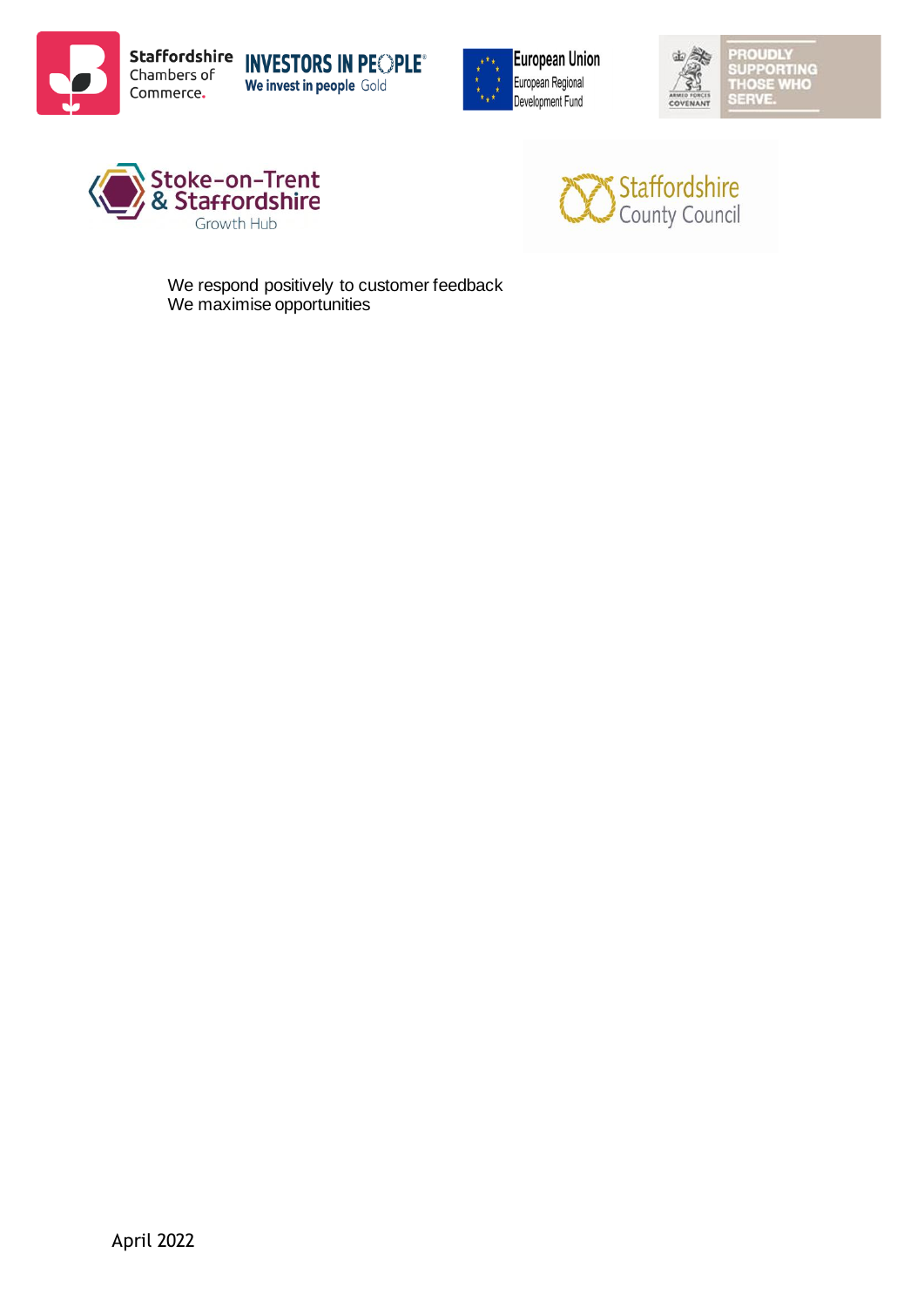









#### **Job Purpose**

To support the Growth Hub Manager and existing Growth Hub Advisors in providing a proactive and responsive service to businesses based in the South of the County seeking support.

The training programme has been specifically designed to provide the relevant training and experience required to become a successful business advisor. Alongside study and completion of your SFEDI Business Accreditation, you will assist in lead generation for the business and provide support to achieve overall team objectives. Main duties during this time include;

- Scheduling and carrying out meetings with local SME's to identify individual business needs
- Interpretation of clients' needs to ensure criteria is met
- Build excellent relationships with colleagues
- Recording all business communications on the company CRM system
- Complete necessary training and qualification

#### **Principal Accountabilities (Full training & guidance provided)**

- 1. Build knowledge and experience of government funded business support provision provided by stakeholders to support the issues faced by local companies, helping them to overcome barriers and assisting with their growth aspirations
- 2. Provide knowledge, support, and expertise to businesses on all elements of publicly funded business support available to businesses based in Southern Staffordshire, acting as a point of contact providing guidance
- 3. Provide support via the most appropriate medium, giving businesses access to information about what is available to meet their requirements during virtual or face to face meetings
- 4. Proactively work with Partner organisations such as Local Authorities in South Staffordshire to identify support that will be useful to businesses, keeping the information updated
- 5. Add knowledge-bank content to information portals and diagnostic

April 2022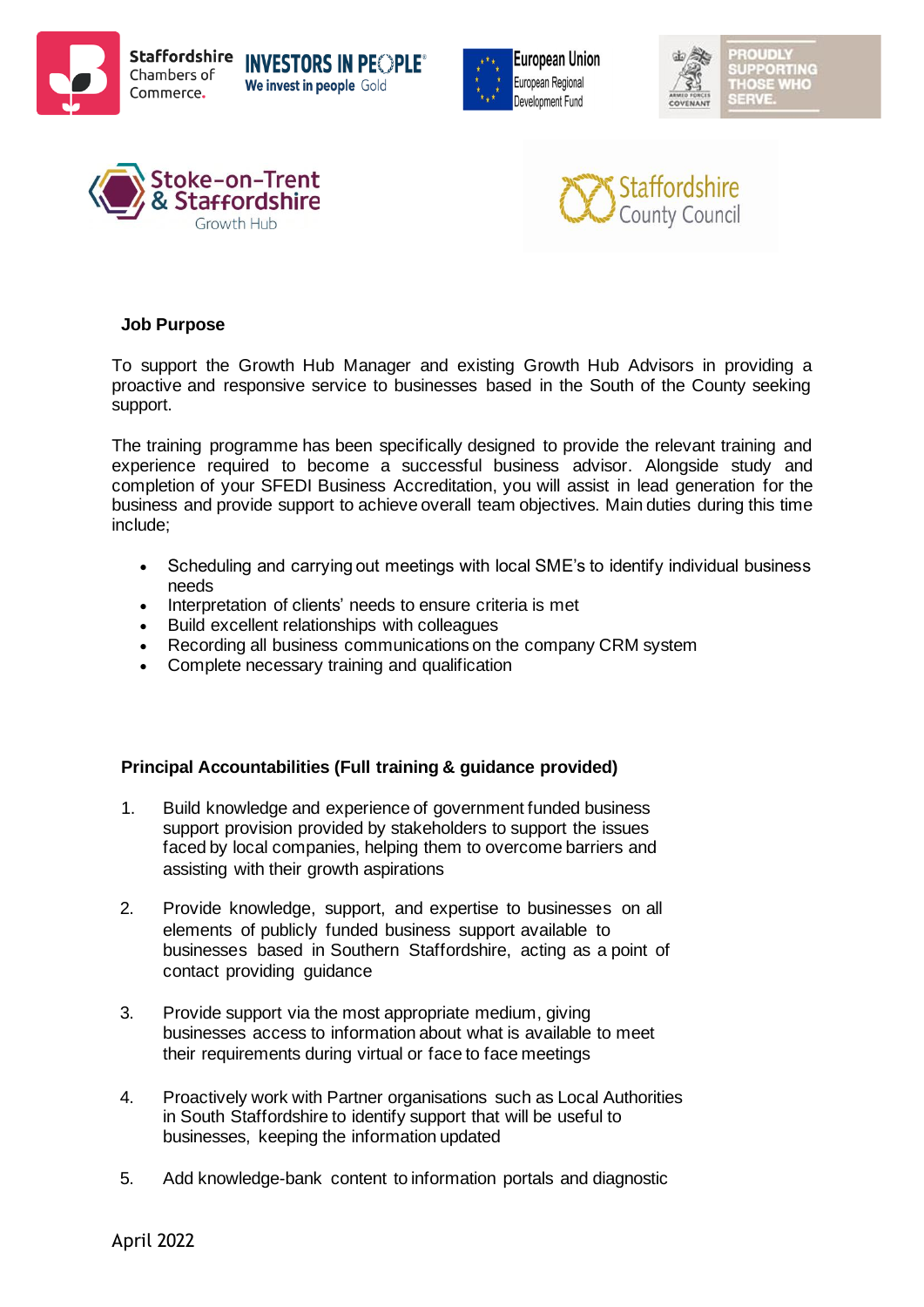









systems to make it available to businesses

- 6. Provide accurate, detailed tracking information to show progress and track hours of support given, ensuring information is entered into the CRM and that customer records are kept up to date
- 7. Undertake relevant marketing and business event activities (as defined by the Growth Hub Manager) to ensure that the Growth Hub is actively promoted
- 8. Work with the Growth Hub Manager to assist with the delivery of online webinars, training sessions, seminars, and other business support delivery
- 9. Seek 'Good News' stories to provide case studies and news articles through business contacts to support the promotion of the Growth Hub
- 10. Actively contribute to the ongoing development of the Growth Hub and related information and diagnostic systems, meeting the required KPI's
- 11. Complete all diagnostic paperwork following client meetings with a high level of accuracy
- 12. Attend roadshows, events, business seminars and other activities to promote the Growth Hub across the whole of **Staffordshire**
- 13. To ensure all clients are contacted in line with agreed processes once the diagnostic and referral has been completed and manage the information and any necessary follow-up from the CRM system
- 14. To attend regular team and stakeholder meetings as denoted by the Growth Hub Manager
- 15. Build and maintain strong key stakeholder relationships

#### **General requirements**

- Work diligently within the best of your ability to ensure you meet the requirements of your job description
- Always seek to continuously improve so that the highest quality standards are achieved

April 2022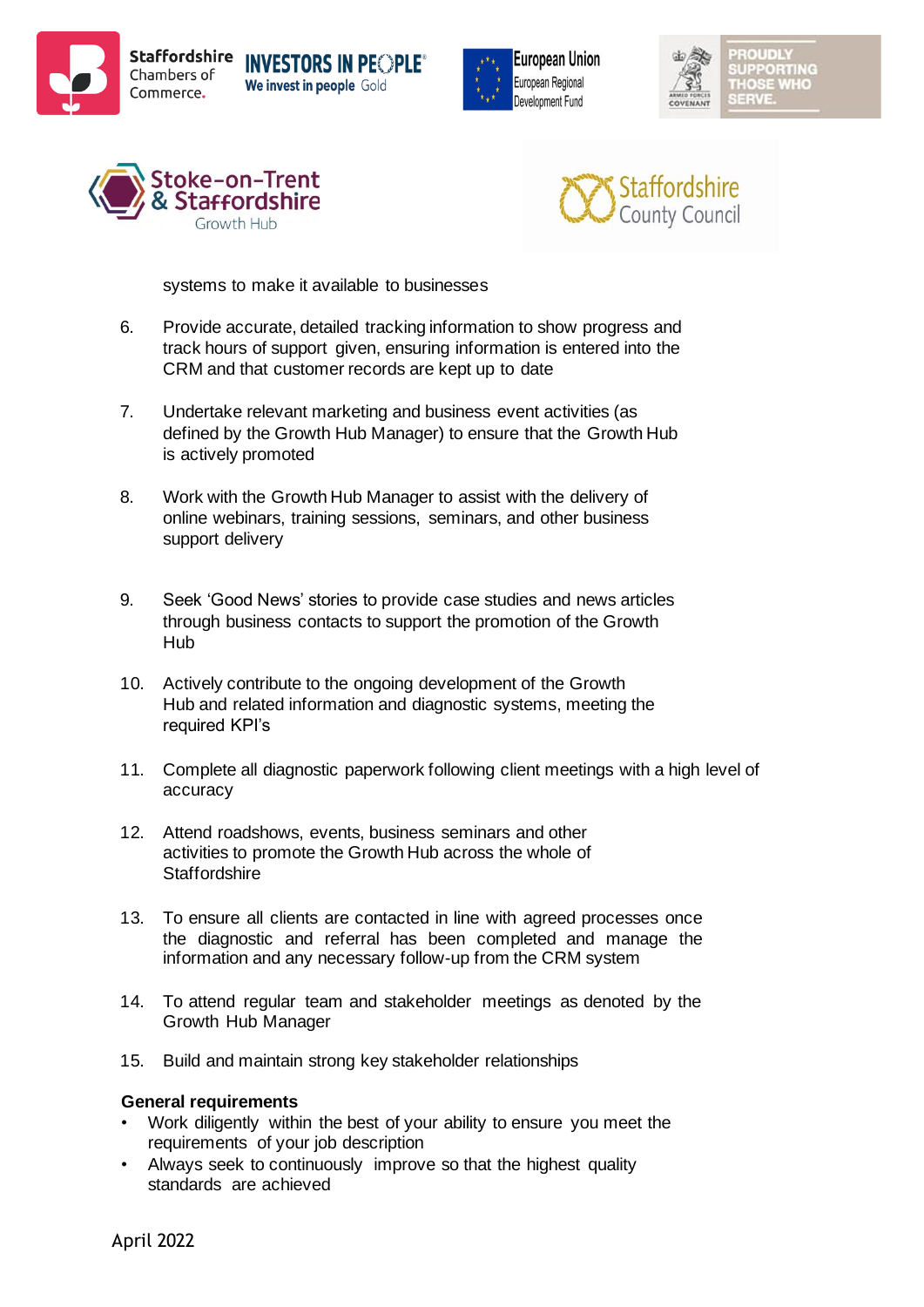









- Contribute to the Chamber's commitment to work in a Commercially successful way
- Participate in internal/external meetings and training as required
- Positively participate in one to ones and appraisals
- Ensure that all relevant policies, procedures and working practices are adhered to at all times
- Work in accordance with the Chamber's culture, values, aims and objectives
- Act as a positive ambassador for the Chamber at all times when dealing with members or representing the business
- Positively contribute to the Chamber's team working environment. taking ownership of issues and supporting colleagues where appropriate
- Be flexible and willing to undertake any other duties that may be reasonably be required

**NB: This job description forms part of the contract of employment of the person appointed to this post. It reflects the position at the present time only, and may be changed at management's discretion in the future. As a general term of employment, Staffordshire Chambers of Commerce may affect any necessary change in job content, or may require the post holder to undertake other duties, provided that such changes are appropriate to the employee's remuneration and status.**

**I confirm that I have read and agree to carry out the duties and responsibilities contained in this job description.** 

Name (Please print): \_\_\_\_\_\_\_\_\_\_\_\_\_\_\_\_\_\_\_\_\_\_\_\_\_\_\_

Signed: \_\_\_\_\_\_\_\_\_\_\_\_\_\_\_\_\_\_\_\_\_\_\_\_\_\_\_ Date: \_\_\_\_\_\_\_\_\_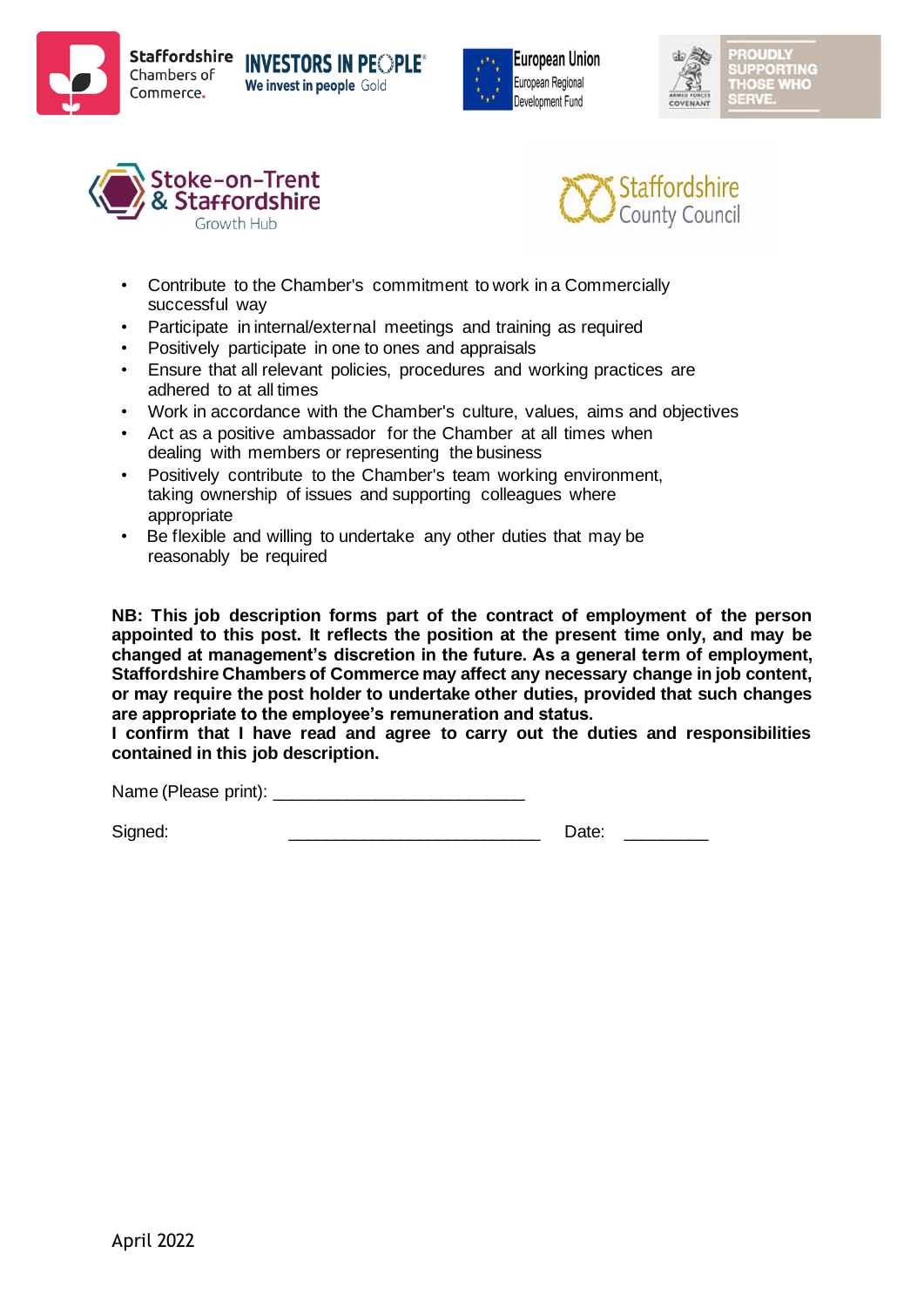









| <b>Person Specification</b>                   |                     |                       |  |  |
|-----------------------------------------------|---------------------|-----------------------|--|--|
| Job Title: Trainee Business Advisor (South    |                     |                       |  |  |
| Staffordshire)                                |                     |                       |  |  |
| <b>Criteria</b>                               | <b>Essential or</b> | <b>Method of</b>      |  |  |
|                                               | <b>Desirable</b>    | <b>Identification</b> |  |  |
| Qualifications                                |                     |                       |  |  |
| Minimum A-level standard (or equivalent)      | Essential           | Application           |  |  |
| <b>Business qualification</b>                 | Desirable           | Application           |  |  |
| <b>Proven Experience</b>                      |                     |                       |  |  |
| Experience of providing guidance and          | Essential           | Application           |  |  |
| information                                   |                     |                       |  |  |
|                                               |                     |                       |  |  |
| Experience of working in a multi-disciplinary | Essential           | Application           |  |  |
| team environment                              |                     |                       |  |  |
|                                               |                     |                       |  |  |
| Experience or understanding and awareness     | Desirable           | Application/interview |  |  |
| of business structures and issues.            |                     |                       |  |  |
|                                               |                     |                       |  |  |
|                                               |                     |                       |  |  |
|                                               |                     |                       |  |  |
|                                               |                     |                       |  |  |
|                                               |                     |                       |  |  |
| Experience of working with                    | Essential           | Application/interview |  |  |
| Organisations /stakeholders                   |                     |                       |  |  |
|                                               |                     |                       |  |  |
| Experience of working in an advisory          | <b>Desirable</b>    | Application/interview |  |  |
| role                                          |                     |                       |  |  |
| Experience of understanding business issues   | Desirable           | Application/interview |  |  |
|                                               |                     |                       |  |  |
|                                               |                     |                       |  |  |
| Proven experience of providing a high         | Essential           | Application/interview |  |  |
| standard of service                           |                     |                       |  |  |
|                                               |                     |                       |  |  |
| Experience of attending events                | Essential           | Application/interview |  |  |
|                                               |                     |                       |  |  |
|                                               |                     |                       |  |  |
| Proven experience of working to targets       | Essential           | Application/interview |  |  |
|                                               |                     |                       |  |  |
|                                               |                     |                       |  |  |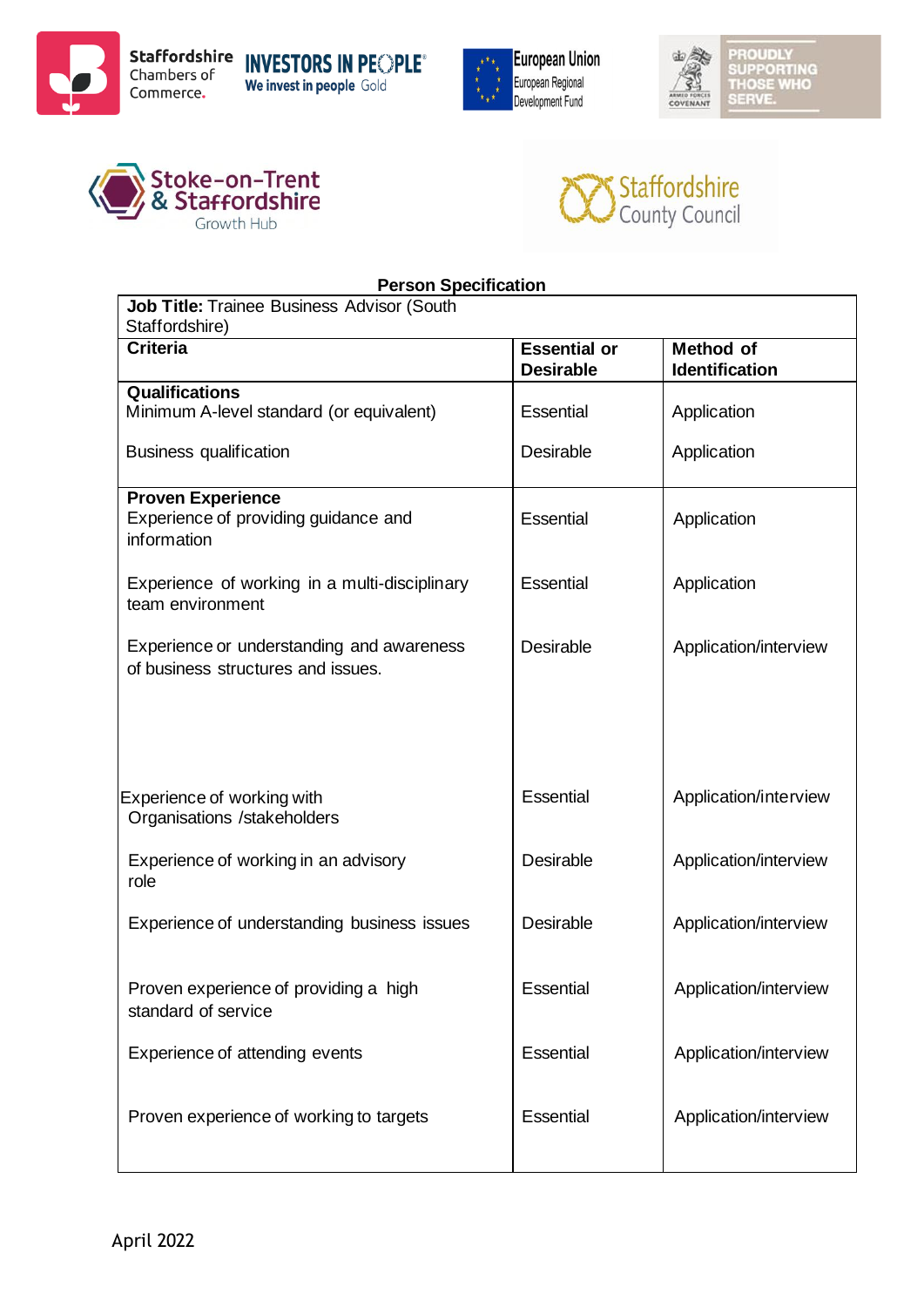









| Knowledge, Skills and Abilities                                        |                  |                                   |
|------------------------------------------------------------------------|------------------|-----------------------------------|
| Highly competent use of IT                                             | Essential        | Interview                         |
| Commitment to achieving the Chamber's<br>vision                        | Essential        | Interview                         |
| Able to contribute positively to the Chamber's<br><b>BETTER</b> values | Essential        | Interview/practical<br>assessment |
| Outstanding customer service skills                                    | Essential        | Interview                         |
| Well presented                                                         | Essential        | Interview                         |
| Professional and friendly approach                                     | Essential        | Interview                         |
| Time management, able to prioritise and<br>achieve deadlines           | Essential        | Interview                         |
| Excellent verbal and written communication<br>skills                   | Essential        | Interview                         |
| Problem solving skills - able to work on own<br>initiative             | Essential        | Interview                         |
| Knowledge of the appropriate use of social<br>media                    | Essential        | Interview                         |
| An awareness of the British Chambers of<br>Commerce                    | <b>Desirable</b> | Interview                         |
|                                                                        |                  |                                   |
|                                                                        |                  |                                   |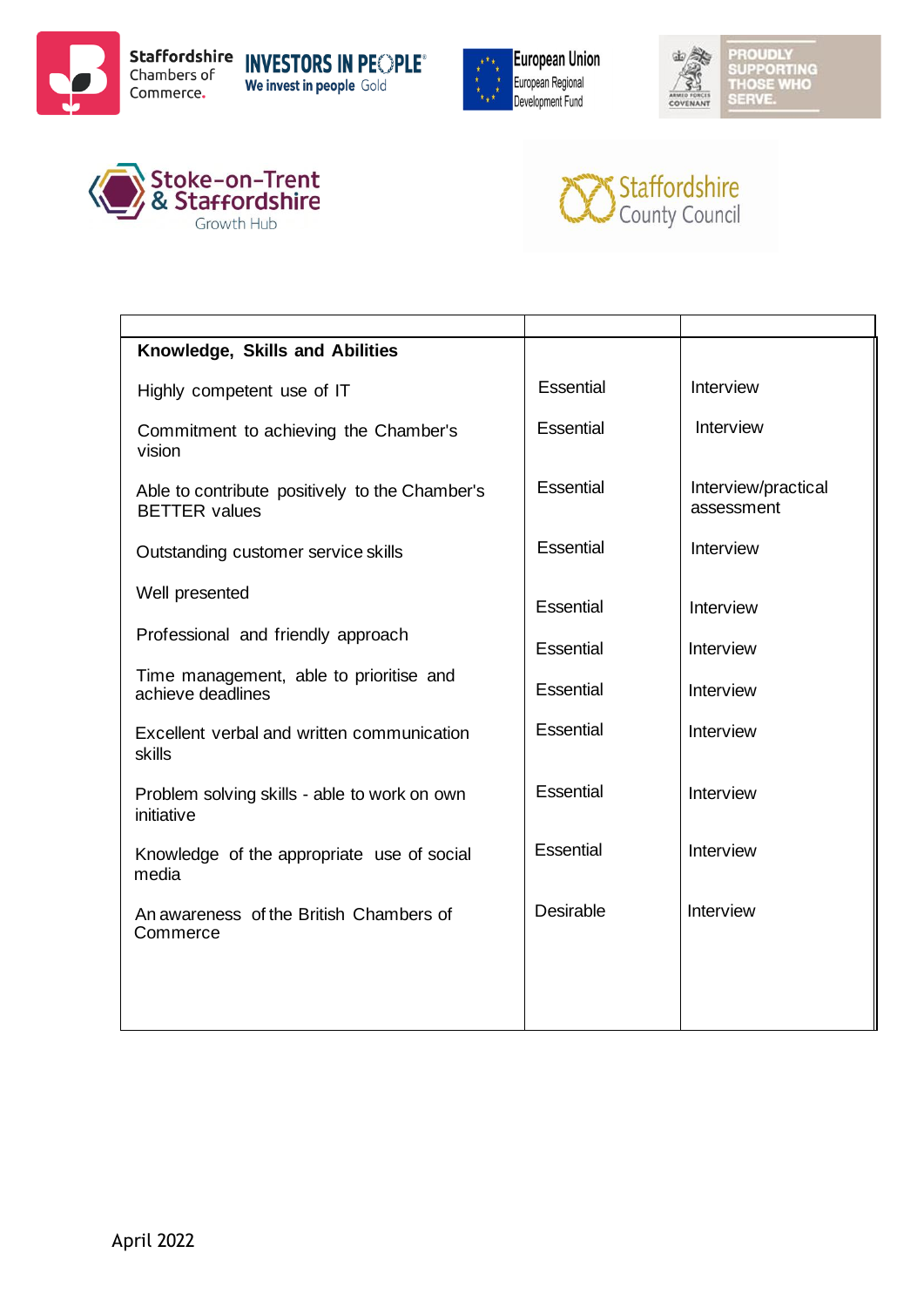









| <b>Other Attributes</b>          |           |           |
|----------------------------------|-----------|-----------|
| Positive, and proactive approach | Essential | Interview |
| Desire to learn                  | Essential | Interview |
| Team player                      | Essential | Interview |
| Self-starter                     | Essential | Interview |

| Professional & discrete                                           | Essential | Interview |
|-------------------------------------------------------------------|-----------|-----------|
| Driver with own vehicle                                           | Essential | Interview |
| Able to work flexibly including evenings and<br>weekends at times | Essential | Interview |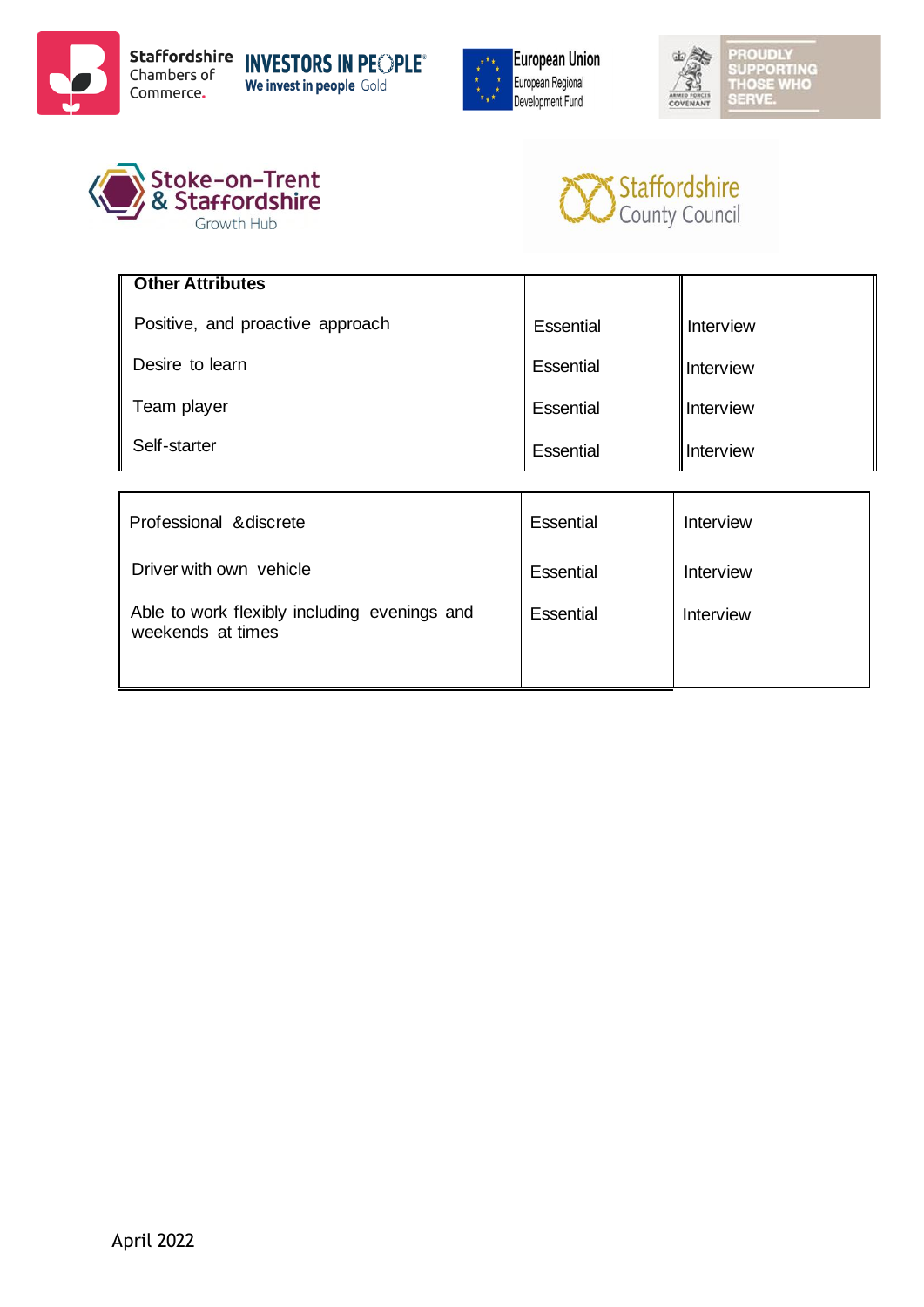









## **Equality and Diversity Monitoring**

Staffordshire Chambers of Commerce is committed to equal opportunities and diversity in all its activities. It is determined that in its provision of services and as an employer it will ensure equality of opportunity for all, regardless of age, race, gender (including gender reassignment), disability, marital status, sexual orientation, or religion or personal belief.

To help us implement and monitor this policy please could you provide us with the following information:

## **Please circle as appropriate -**

- **1. Gender** Male Female Other
- **2. Disability** Do you consider yourself to have a disability?

Yes No

If yes, please give brief details:

## **3. Date of Birth**

 $16 - 25$   $26 - 35$   $35 - 56 +$ 

## **4. Ethnic Origin**

## **A. White**

**British** 

Irish

Any other white background, please state

## **B. Mixed**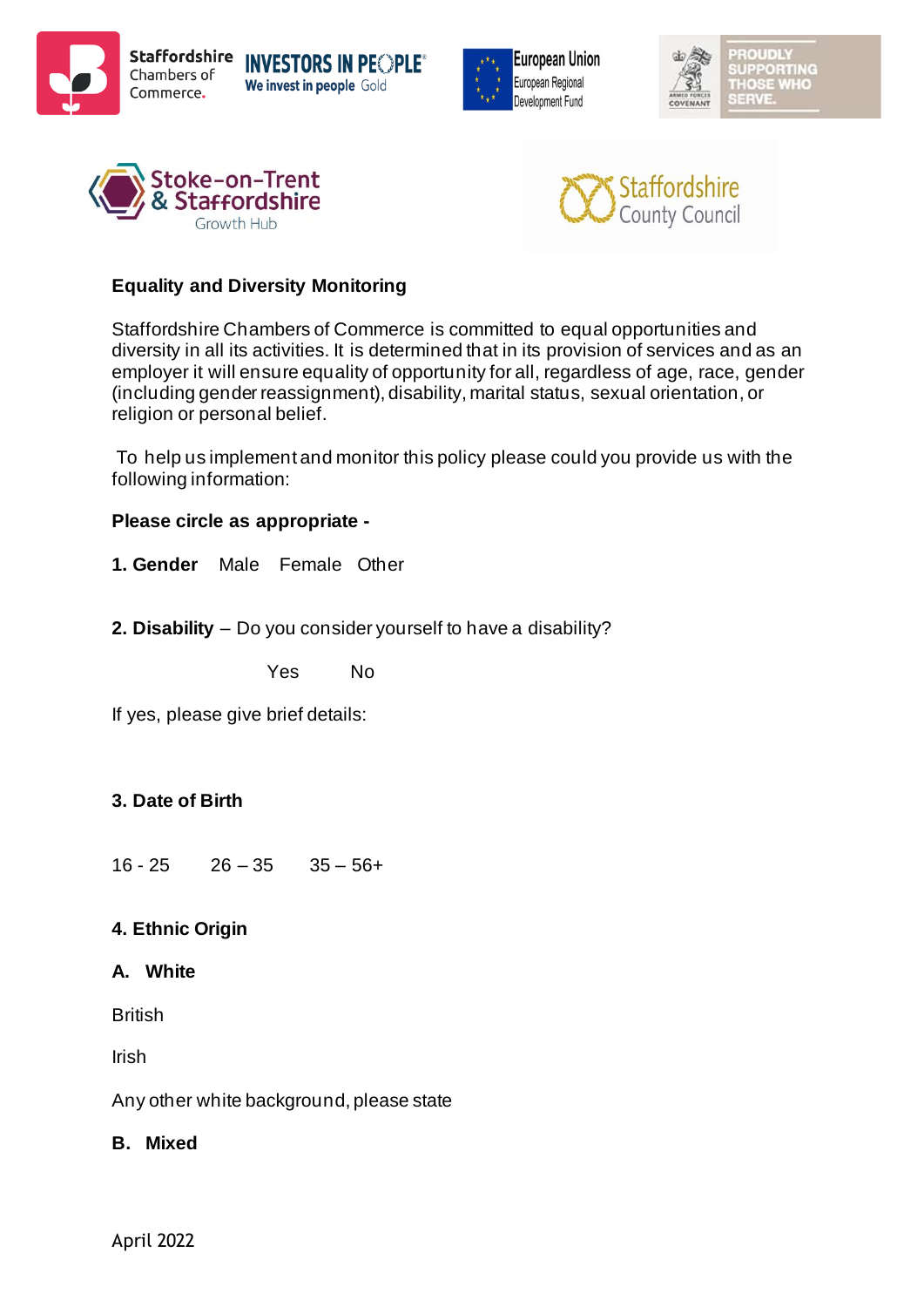









White and Black Caribbean

White and Black African

White and Asian

Any other mixed background, please state

## **C. Asian, Asian British**

Indian

Pakistani

Bangladeshi

Any other Asian background please state

## **D. Black, Black British**

Caribbean

African

Any other Black background, please state

## **E. Chinese, Chinese British, Chinese English, Chinese Scottish, Chinese Welsh or other ethnic group**

Chinese

Any other background, please state

## **5. Sexual Orientation**

Bisexual

Heterosexual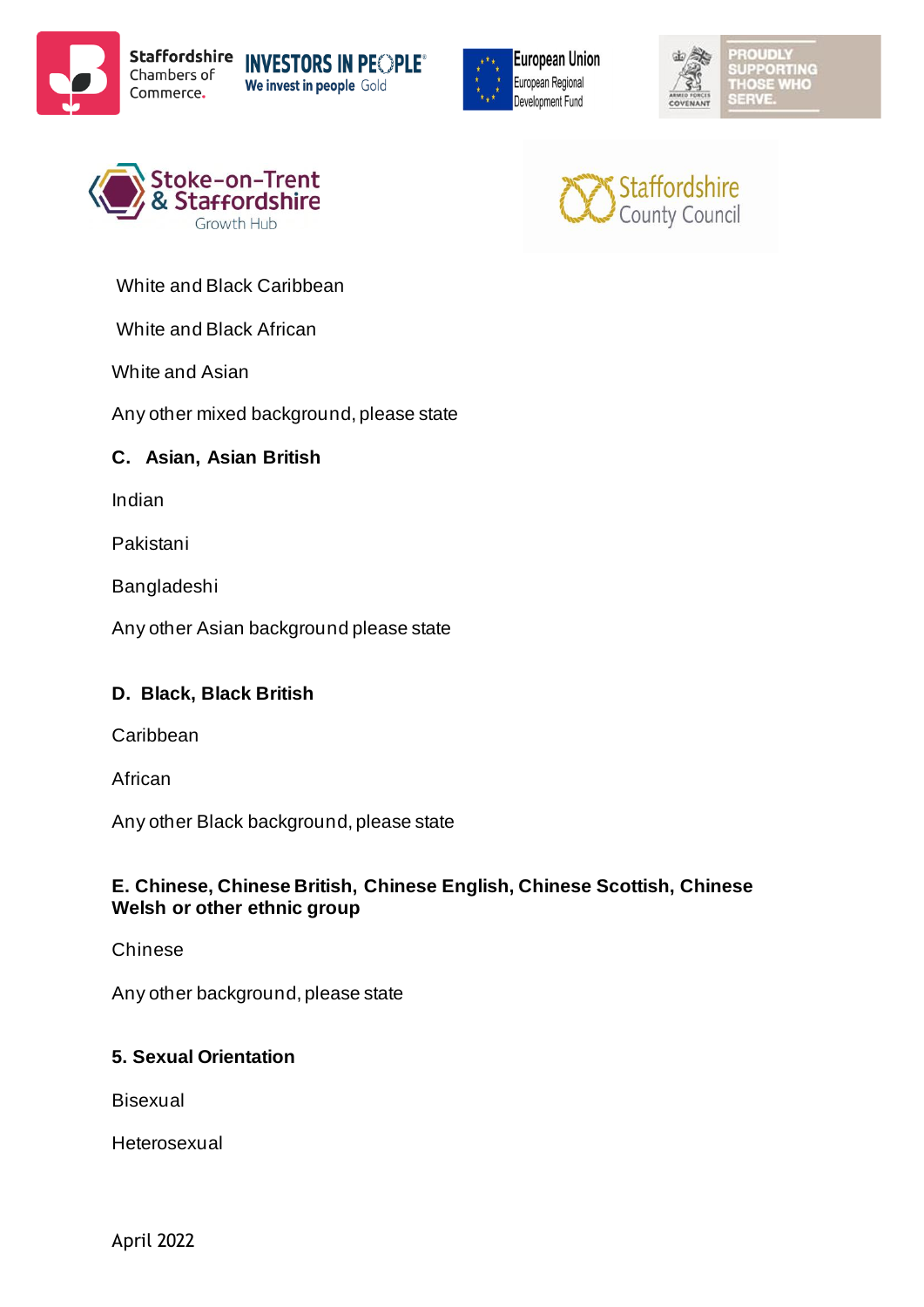









Homosexual (Lesbian/Gay) Other

6. Religion or Personal Belief (Please state)

**Thank you. This information will be kept separate from your application form and will be treated in the strictest confidence.**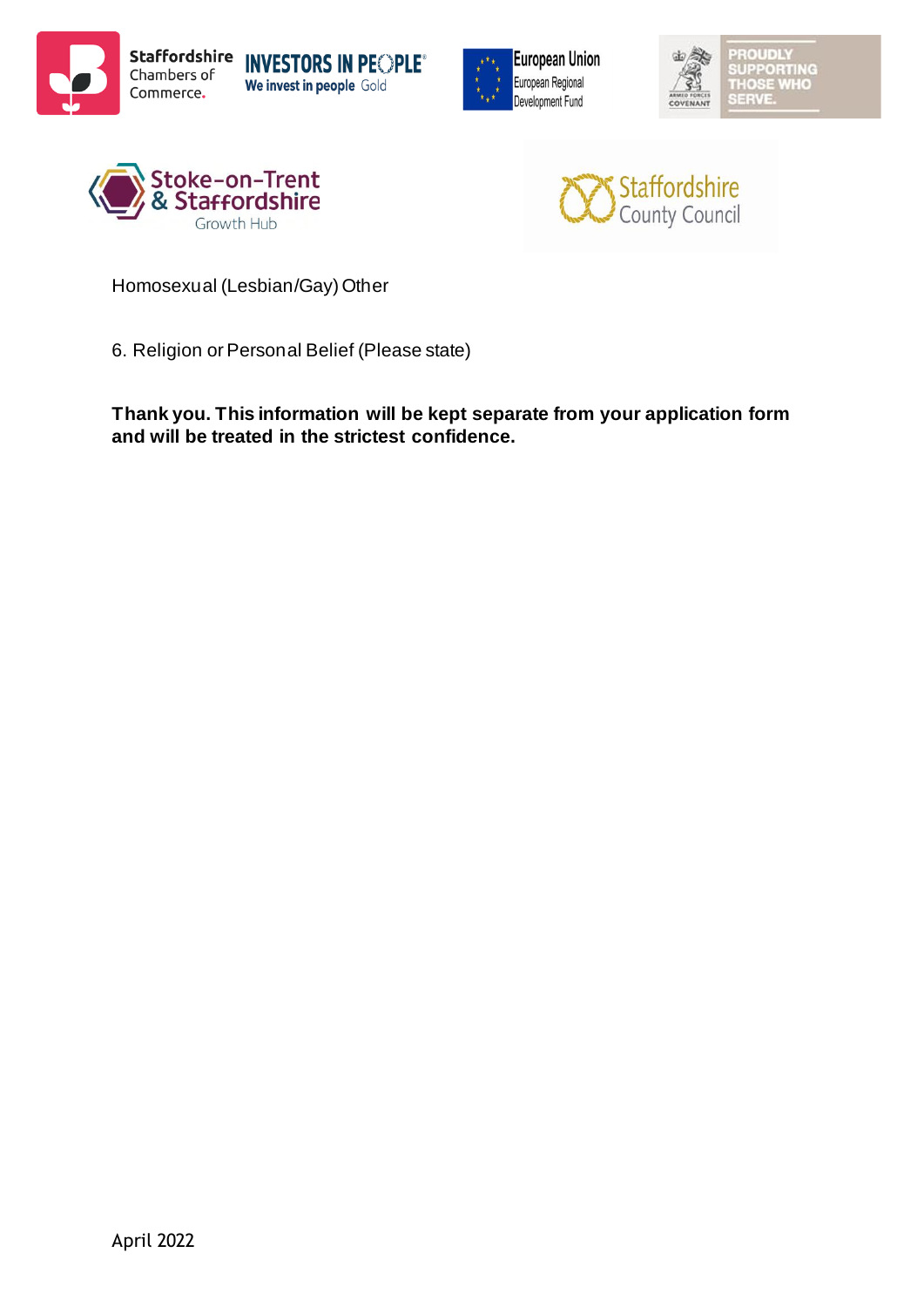









Staffordshire Chambers of Commerce is a Forces friendly employer and have signed the Armed Forces Covenant. Additionally, we hold the gold award for the Employer Recognition Scheme. Staffordshire Chambers of Commerce welcomes applications from the Armed Forces and their families and ensures that no one is disadvantaged. If you are serving or have served in the Armed Forces (or are a family member of) please state this on your application.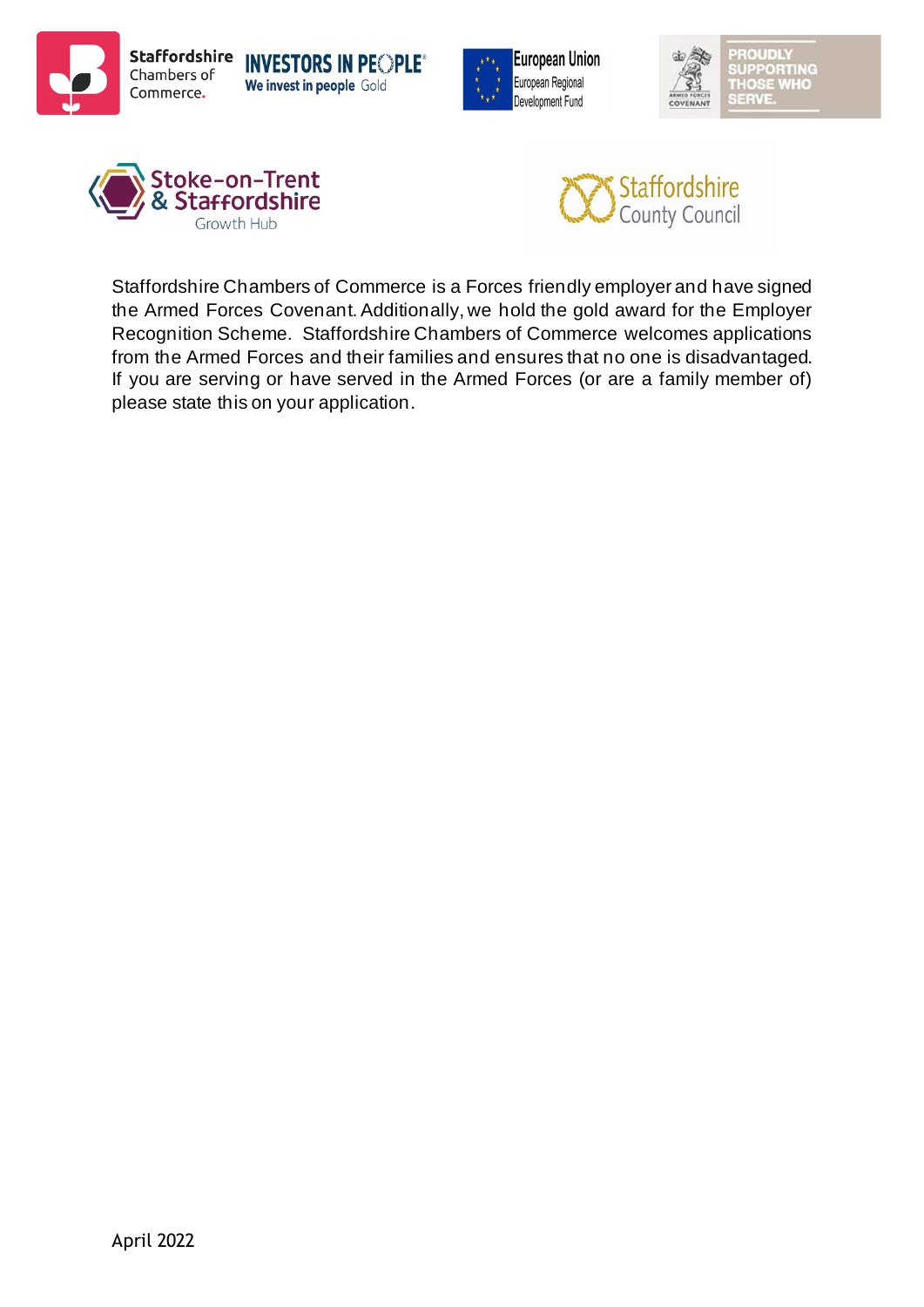









## **Data Protection**

Staffordshire Chambers of Commerce will use any data you provide in your application to assess your suitability for the position advertised This data will not be further processed unless your application is successful.

All candidate information gathered through our recruitment campaigns will be protected and we will fulfill the requirements of the relevant legislation.

In the case of unsuccessful applicants, we will retain all relevant recruitment paperwork for a period of 12 months in case of any claim/dispute, after this time the paperwork will be destroyed by shredding or other confidential waste disposal methods.

Successful candidates will have their recruitment paperwork retained within personnel files and in line with our data retention schedule.

The Chamber will not use any form of automated processes in its recruitment decision making.

If you require any further information in relation to the protection of your data, please contact us using the details or view our privacy policy at:

#### **www.staffordshirechambers.co.uk**